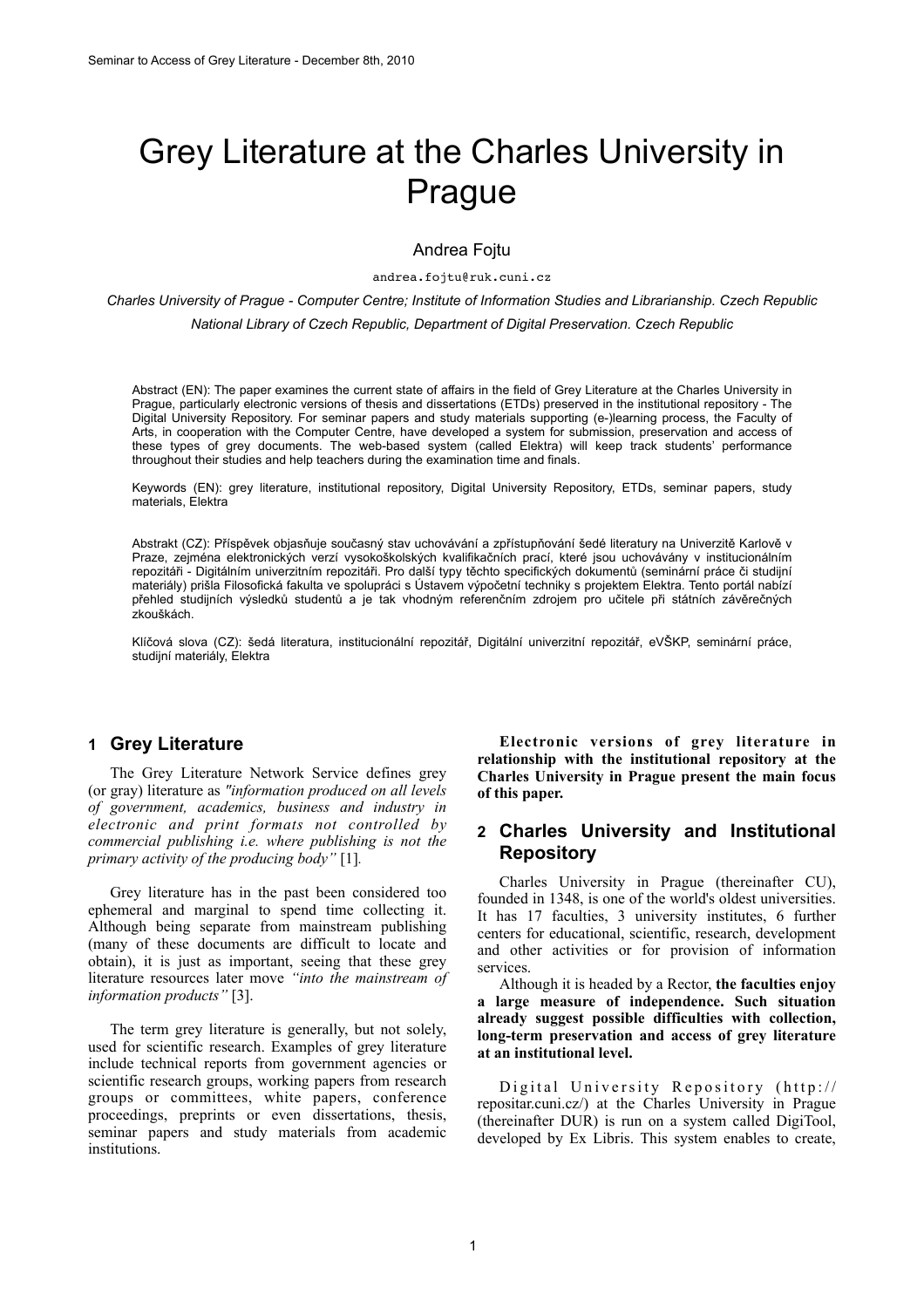manage, preserve and share locally administered digital collections.

One of its collection by **CERGE-EI** makes available scholarly papers and dissertations from the economic sciences field. It presents results of works published at the CERGE and its core represents a set of publications delivered for the Economist Online portal under the Open Access regime.

Collection for the **Department for Science and Research** includes working materials of the European Commission's 7th Framework Programme. These documents are available to the staff only.

The DUR holds not only the grey literature, but also notable collections of private libraries, maps and historic documents.

A modern presentation of great **Czech personalities' private libraries** is the main outcome of the project "Personal libraries information systems - a part of the cultural heritage" and is supported by the Czech Ministry of Culture. The project's objective - unique for Czech as well as global standards - is to inform about great Czech personalities' private libraries preserved at cultural institutions (libraries and museums). These collections represent evidence of life and work of their owners and therefore are a part of the historical cultural heritage. The study of specific private libraries collections mainly focuses on significant properties of holdings, such as signatures, inscriptions, underlining, ex-libris, and marginal notes. The DUR preserves results of this project in a way suitable for their long-term preservation. It is an alternative to the original web site ([http://](http://www.osobniknihovny.cz) [www.osobniknihovny.cz](http://www.osobniknihovny.cz)/).

Since 2008 there has been an ongoing digitization of the unique **Map collection from the 'State map collection of the Czechoslovak Republic,**' curated by the Faculty of Science. This cartographic collection belongs to one of the most valuable collections in the Czech Republic. It consists of atlases, globes, map lists, book and journal volumes. Original scans are stored (in an archival mode, not open to the public) in the repository as TIFF. At the present time, forms of display to the general audience are negotiated.

|                                                                                                                                                     | $U U  + U U  = V$ vyincuavam                        |                                                                                                                                                                                                                                       |               |
|-----------------------------------------------------------------------------------------------------------------------------------------------------|-----------------------------------------------------|---------------------------------------------------------------------------------------------------------------------------------------------------------------------------------------------------------------------------------------|---------------|
| $\ddot{\circ}$<br>1P<br>+                                                                                                                           | http://digitool.is.cuni.cz/R?RN=51631545            | Q <sup>*</sup> Google<br>ċ.                                                                                                                                                                                                           |               |
| 冊<br>Kick this video<br>NKP-mail MapaPRG UISK-KH<br>m                                                                                               | DUR - Basecamp                                      | BD v ExL RSS Pravidla,CZ<br>Slovniky Metro<br>Pravidla SK                                                                                                                                                                             | $\mathcal{D}$ |
|                                                                                                                                                     |                                                     | Digitální univerzitní repozitář                                                                                                                                                                                                       |               |
| Vyhledávání<br>Výsledky  <br>Základní vyhledávání<br>Pokročilé vyhledávání                                                                          |                                                     | Předchozí dotazy   Hledat v bázích   Můj prostor   FAQ   Přihlášení   Registrace<br>Neregistrovaný uživatel                                                                                                                           | 国々            |
| Hledání ve všech sbírkách repozitáře :<br>Vyberte sbírku:                                                                                           |                                                     |                                                                                                                                                                                                                                       | GO            |
| Slovo nebo slovní spojení:                                                                                                                          |                                                     | ⊙ Obsahuje O Přesně O Začíná na                                                                                                                                                                                                       |               |
| Digitální sbírky<br>Fakulty a součásti UK (18986)<br>1. lékařská fakulta , 2. lékařská fakulta , 3.                                                 | Mapová sbírka PřF UK (0)                            | Historické dokumenty Archivu UK (189)<br>Rukopisy (1347 - 1815), Historické matriky                                                                                                                                                   |               |
| lékařská fakulta                                                                                                                                    |                                                     | (1572 - 1615), Listiny (/1322/ - 1997)                                                                                                                                                                                                |               |
| Knihovny významných osobností (999)<br>Osobní knihovna Mikoláše Alše . Osobní<br>knihovna Karla Havilčka Borovského, Osobní<br>knihovna Karla Čapka | <b>UK CERGE (328)</b><br>Projekt NEEO               | Rektorát Univerzity Karlovy v Praze (8)<br>Odbor pro vědu a výzkum                                                                                                                                                                    |               |
|                                                                                                                                                     | Obecné informace o repozitáři<br>Kontaktní formulář | @ 2007 Univerzita Karlova v Praze, Ústav výpočetní techniky, Ovocný trh 3/5, 116 36 Praha   e-mai: digitool at cunicz<br>Za dodržení všech ustanovení autorského zákona isou zodpovědně iednotlivé složky Univerzity Karlovy v Praze. |               |

**Figure 1: User interface of the Digital University Repository**

Digitization of historic documents began in 2004 and continues until today (depending on allocated financial resources). Selection of the historic records is in the responsibility of the **Institute of the History of Charles University and Archive of CU**. It is planned to digitize over 200 deeds, 50 manuscripts and protocols from the 14th-19th century.

Yet, the most significant collection (to the number of documents and users' demand) is the collection of electronic thesis and dissertations (below ETDs).

### **3 Electronic Thesis and Dissertations**

ETDs are an important type of grey literature for a number of reasons. Not only they document the current state of research, but contribute to it. For that reason, the long-term preservation of ETDs is unconditionally important.

Until recently, electronic versions of thesis and dissertations at the CU had been collected on a noncompulsory basis and access to them was regulated by directives at particular faculties.



**Figure 2: User interface of the Student Information System**

However, after the infamous "Pilsen scandal", many universities realized the urgency of transparency, not excepting the Charles University in Prague.

Thence, in May 2010, our rector issued the provision no. 6/2010 "Zpristupneni elektronicke databaze zaverecnych praci," which as from September 2010 orders giving in ETDs through the Student Information System (thereinafter SIS).

Once the ETD is completed in the SIS, full-texts with attachments, evaluation forms and metadata are ingested into the DUR. Then the metadata records, exported from the DUR as Marc21 are sent to the Central Catalog of CU, where they are enriched with the URLs linking to the respective full-text. A system number of the record in the Central Catalog as well as persistent identifier of the ETD in the DUR is sent to the SIS. In case of an update, duplicity may be eliminated.